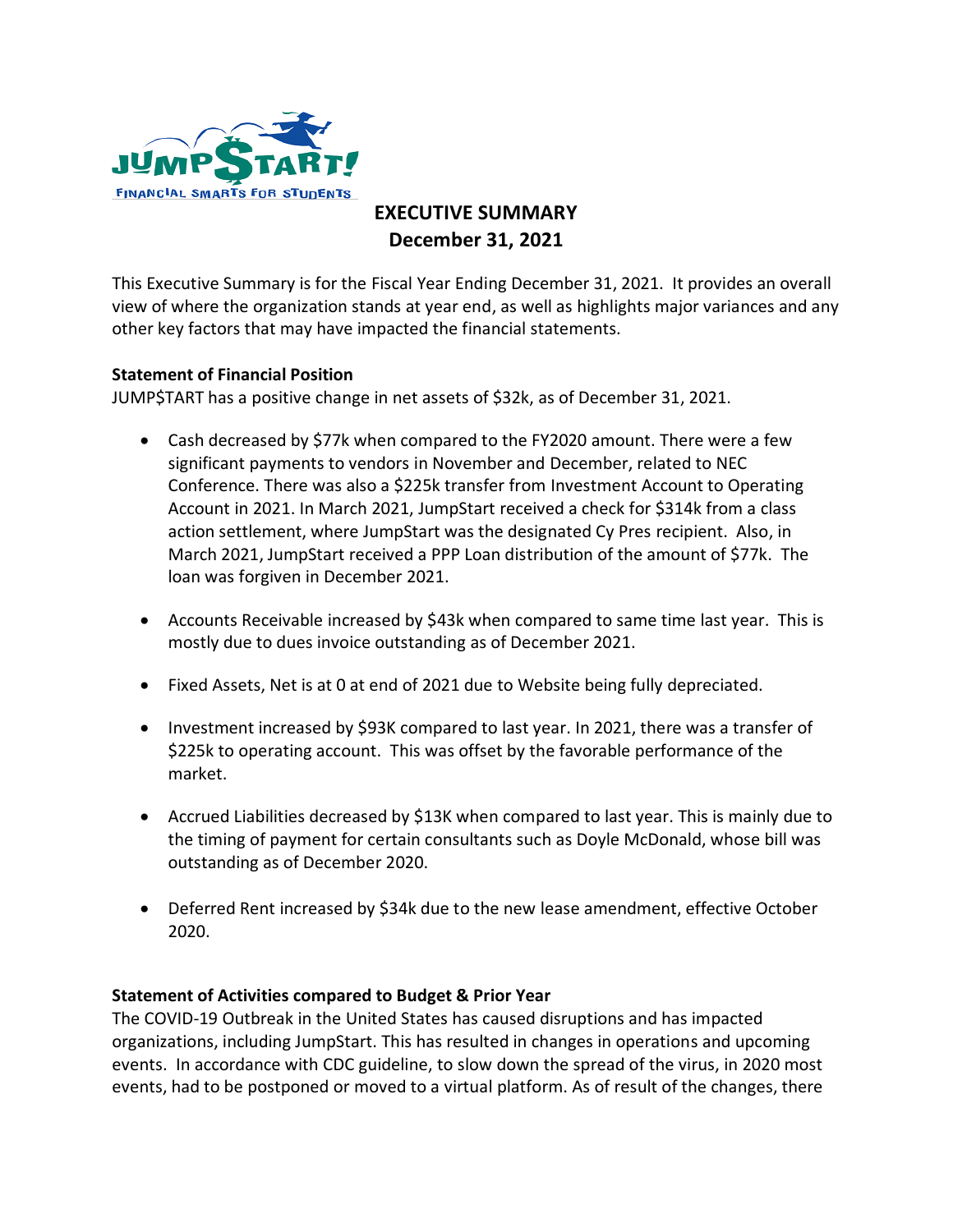

was a slowdown in revenue and expenses since the pandemic started. In 2021, thanks to some of the progress made against COVID-19, some of the CDC guidelines were lifted and organization were able to host events and conferences.

- Revenue with donor restriction received in FY2021 includes \$20k for Project Groundswell and \$365K for NEC Sponsorship.
- In February, BOA requested to repurpose \$30K from Net Assets with Donor Restrictions-Survey Version 2 to partnership dues.
- During the April Board Meeting, the Board decided to allocate \$255k from the CY Pres Award to Project Groundswell in FY2021 and the remaining \$59k in FY2022.
- Contributions and Unrestricted Income is \$467k above the FY2020 amount due to the CY Pres Award from March 2021 and the PPP Loan Forgiveness that occurred in December 2021.
- Dues Income is above the FY2020 Amount and Annual Budget.
- Total Expenses are above the FY2020 amount and Annual Budget. This is mainly due to spending on J\$EFE program, General & Admin, and NEC. Project Groundswell and National Standard are above the Annual Budgeted amount but slightly below the FY2020 actual amount. (Please note that due to the decision to allocate \$255k from CY Pres Award to project Groundswell, part of the FY21 expense is listed under *Projects Auth. Under Cy Pres:Bd Design*).
- Award Dinner is tracking below the Annual Budgeted amount and FY2020 amount. Clearinghouse and Public Awareness are below the Annual Budgeted Amount but above FY2020 amount. State Coalitions is slightly above the Annual Budgeted Amount but below FY2020.

## **Statement of Activities by Natural Accounts Compared to Last Year**

- Total Revenue increased by \$732k, when compared to FY2020. This is mostly due to CY Pres Award received in March 2021, NEC revenue collection and PPP Loan Forgiveness.
- Revenue with Donor Restrictions increased by \$171k when compared to FY2020 due to NEC Sponsorship and Registration revenue received in FY2021.